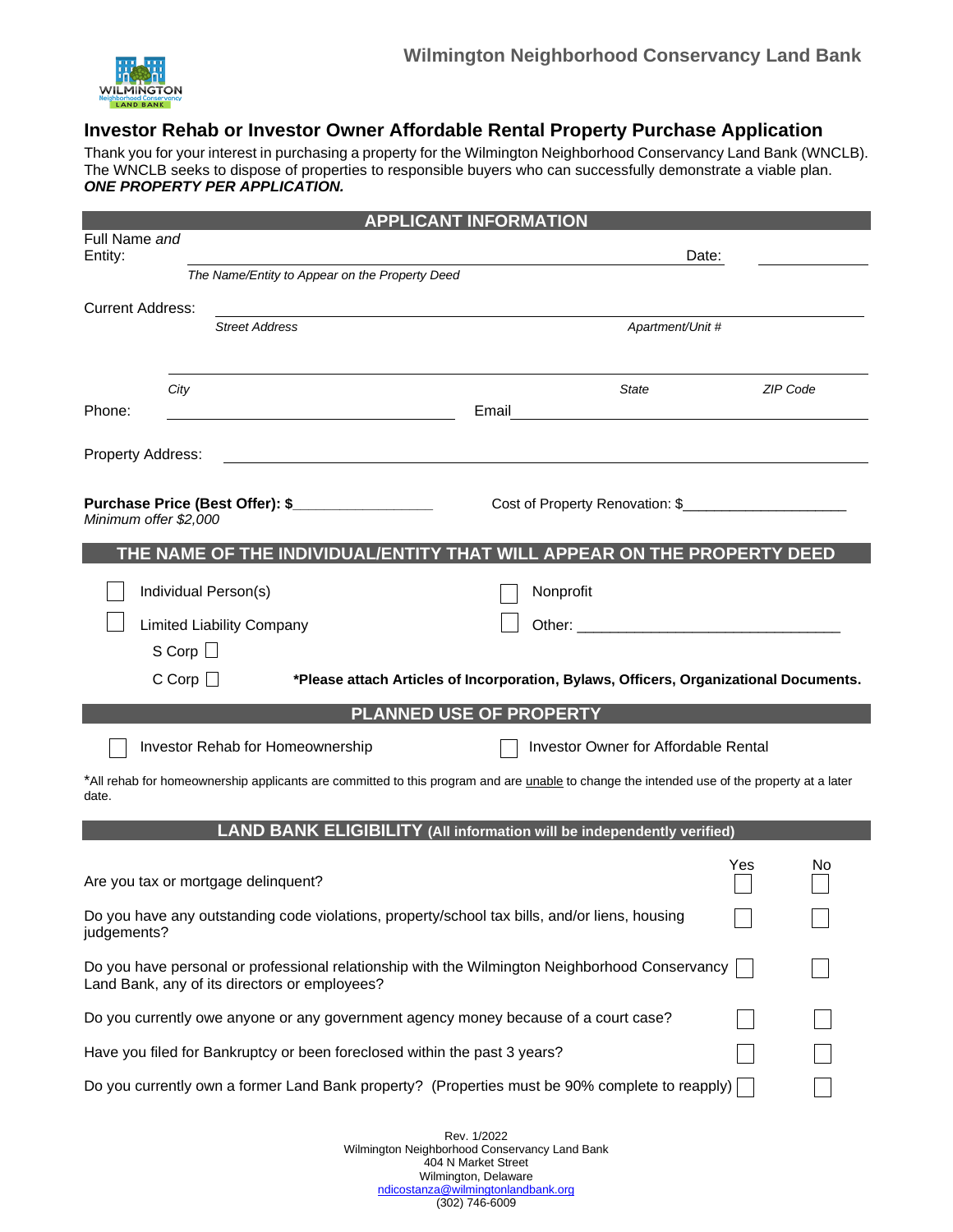## **ADDITIONAL INFORMATION**

|                  |                                                                                                                                                                                                             |                                 | If applicable, please list any/all entities you are associated with now and for the past 3 years.                                                                                                                                                                                                          |
|------------------|-------------------------------------------------------------------------------------------------------------------------------------------------------------------------------------------------------------|---------------------------------|------------------------------------------------------------------------------------------------------------------------------------------------------------------------------------------------------------------------------------------------------------------------------------------------------------|
| <b>ENTITY</b>    |                                                                                                                                                                                                             |                                 | <b>TYPE</b>                                                                                                                                                                                                                                                                                                |
|                  |                                                                                                                                                                                                             |                                 |                                                                                                                                                                                                                                                                                                            |
|                  | Do you own any other properties in the City of Wilmington? If yes, please list them below.                                                                                                                  |                                 |                                                                                                                                                                                                                                                                                                            |
| PROPERTY ADDRESS |                                                                                                                                                                                                             |                                 | TYPE (Residential, Commercial, Rental)                                                                                                                                                                                                                                                                     |
|                  |                                                                                                                                                                                                             |                                 |                                                                                                                                                                                                                                                                                                            |
|                  | Who will be completing the rehabilitation of the property?                                                                                                                                                  |                                 |                                                                                                                                                                                                                                                                                                            |
|                  |                                                                                                                                                                                                             | Name/Company                    |                                                                                                                                                                                                                                                                                                            |
|                  | District rehabilitation requirements, if applicable?                                                                                                                                                        |                                 | Have you verified with the City of Wilmington that your plan is compliant with zoning, codes, and Historic<br>(Please visit the City of Wilmington, Delaware's website to determine the Historic District boundaries, zoning and code                                                                      |
| information.)    | Yes                                                                                                                                                                                                         |                                 | No                                                                                                                                                                                                                                                                                                         |
|                  | Are you able to meet the following property rehab benchmarks?                                                                                                                                               |                                 |                                                                                                                                                                                                                                                                                                            |
|                  | a. 4 Months: Framing, Roof, Windows and Doors must be completed<br>b. 8 Months: HVAC, Plumbing and Electrical work must be completed<br>c. 12 Months: Sheetrock must be completed<br>Land Bank's inventory. |                                 | d. 18 Months: The entire rehab must be completed receiving the final Certificate of Occupancy.<br>Should the applicant not meet the above benchmarks as determined by the Land Bank's property<br>inspector, the Land Bank reserves the right to take ownership of the property and return the unit to the |
|                  | Yes                                                                                                                                                                                                         |                                 | No                                                                                                                                                                                                                                                                                                         |
|                  |                                                                                                                                                                                                             | <b>DISCLAIMER AND SIGNATURE</b> |                                                                                                                                                                                                                                                                                                            |
|                  |                                                                                                                                                                                                             |                                 | The Property Purchase Application is a statement of "interest" only and is not a binding agreement of sale.                                                                                                                                                                                                |
|                  | Applications will not be processed if not completed in its entirety.                                                                                                                                        |                                 |                                                                                                                                                                                                                                                                                                            |
|                  |                                                                                                                                                                                                             |                                 | All application approvals are subject to review by WNCLB's Disposition Committee, Governance Committee with<br>final approval taking place at WNCLB's Board of Director's meeting the first Wednesday of each month.                                                                                       |
|                  |                                                                                                                                                                                                             |                                 | WNCLB reserves the right to decline an application which is deemed, for any reason, not to be in the best interesi<br>of the City of Wilmington, Delaware and the Wilmington Neighborhood Conservancy Land Bank.                                                                                           |

#### *I certify that my answers are true and complete to the best of my knowledge.*

Signature: Date: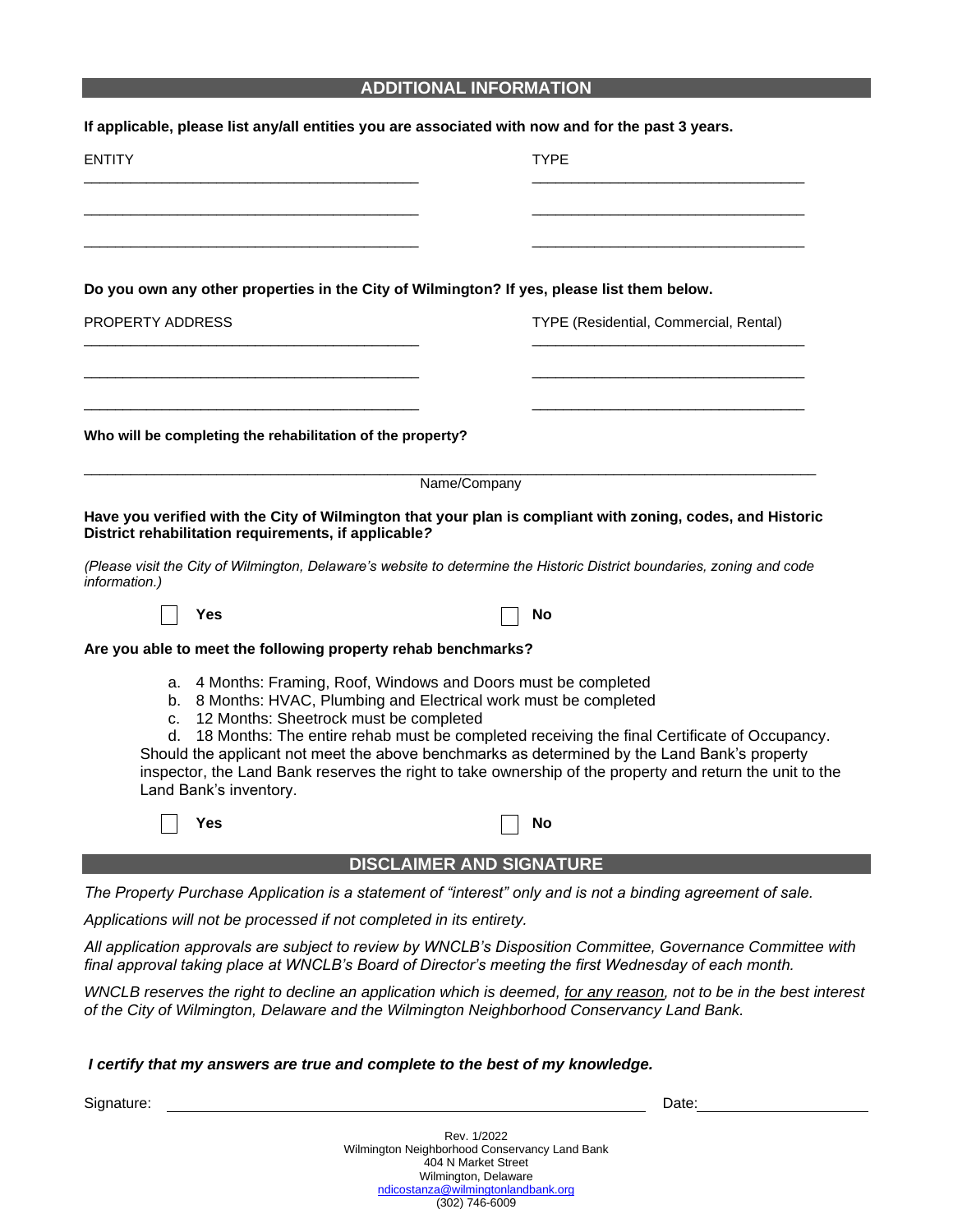| <b>APPLICATION CHECKLIST</b>                                                                |  |  |  |
|---------------------------------------------------------------------------------------------|--|--|--|
| Completed and signed application packet:                                                    |  |  |  |
| Review and Sign "Terms and Conditions" and if applicable, "Rental Policies and Procedures": |  |  |  |
| A completed "Scope of Work" attaching any additional information:                           |  |  |  |
| Proof of financing for the purchase price and TOTAL rehab costs:                            |  |  |  |
| A copy of photo ID:                                                                         |  |  |  |
| <b>TERMS AND CONDITIONS</b>                                                                 |  |  |  |

- 2. Properties are available to: (i) buyers who will renovate a property and be owner-occupants for a minimum of 5 years; (ii) buyer-developers who will renovate then sell a property to a Land-Bank-approved applicant who undertakes to be an owner-occupant for a minimum of 5 years; or (iii) to buyer developers who will renovate then rent a property, in all cases subject to terms and conditions prescribed by the Wilmington Neighborhood Conservancy Land Bank Corporation (hereinafter "the Land Bank").
- 3. Once a property is designated by the Land Bank as being available for purchase, the prospective applicant must fill out a Property Applicant Application completely.
- 4. The applicant is urged to verify the zoning of a prospective property prior to application since the property and its use must be and remain compliant with the Zoning Code of the City of Wilmington.
- 5. The applicant must be current on all property taxes and have no current housing or zoning code violations.
- 6. The applicant must provide documentation that shows that the applicant has the ability, by present resources and/or available financing, to meet the cost of acquisition and renovation including 15% contingency funds for the total rehab cost as it appears in the Scope of Work document. If using a hard money lender, the applicant must have 30% of the total rehab cost in their own funding.
- 7. The Land Bank has the right to request applicant references at its discretion. Any requested references must be provided within 5 business days of applicant's receipt of the Land Bank's request.
- 8. The applicant must commit to maintaining the property in accordance with all local building, housing, and zoning codes as long as it owns the property.
- 9. The applicant is urged to attend the 2 open houses available per month and/or schedule its own inspection of a property that it has under consideration as all Land Bank properties are expressly sold and purchased AS IS and WHERE IS, with all faults and without warranty of any kind, express or implied by the Land Bank, its employees, directors, officers or agents.
- 10. The applicant is required to submit a work plan that includes an identified scope of work with cost estimates for labor and materials, a project timeline, and proof of available financing to cover all costs of the work necessary to secure a Final Certificate of Occupancy for the property selected.
- 11. Following applicant's receipt of notification of application acceptance, the applicant and the Land Bank will enter into an Agreement of Sale with accompanying documents, a development enforcement mortgage, and an escrowed deed in lieu of foreclosure. ONCE APPROVED, THE APPLICANT IS REQUIRED TO SETTLE ON THE PROPERTY WITHIN **60 DAYS** FROM THE DATE OF APPROVAL. ANY APPLICANT FAILING TO SETTLE WITHIN 60 DAYS, FORFEITS THE APPROVED PROPERTY AND THE PROPERTY WILL RETURN TO THE LAND BANK'S INVENTORY.
- **12. Any applicant of a Land Bank property expressly acknowledges that the Land Bank does not test the chemical composition of the water supply in any property to which it holds title. In many older**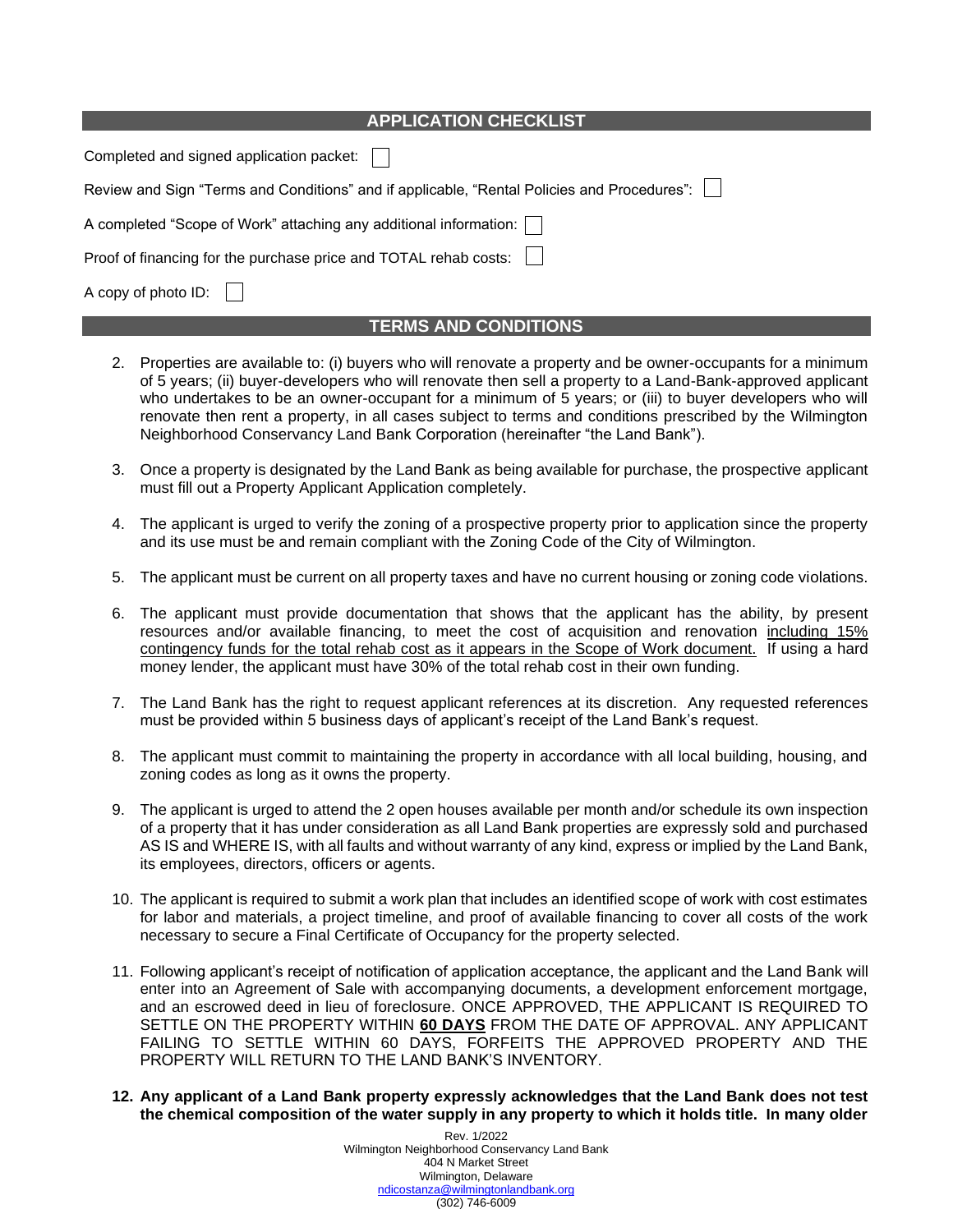**homes, plumbing may contain levels of lead or other contaminants which may make the water supply to the property unsafe for drinking, food preparation or bathing. Hence the Land Bank urges any property applicant to test the water supply for contaminants, and also to test the property as the applicant feels necessary for possible asbestos, formaldehyde, lead paint, or radon contamination, and the presence of any aluminum wiring, any of all of which conditions may be present and require remediation. The Land Bank also has not tested and has no knowledge regarding the structural integrity of any of its properties, and advises the applicant to seek advice from a licenses architect or engineer should any structural issue be suspected. Each applicant of a Land Bank property, by accepting title to such property, covenants to indemnify and save harmless the Land Bank, its employees, directors, officers and agents, from any liability arising directly or indirectly from the presence of any of the above-described conditions which may be found to affect the property purchased. All testing, and any remediation or repairs are to be assumed by the buyer at the buyer's expense.**

- 13. The applicant is solely responsible for obtaining and maintaining, at applicant's sole expense, fire and extended insurance coverage on the property throughout applicant's term of ownership. THE APPLICANT MUST PRESENT PROOF OF COVERAGE FOR ONE YEAR PRIOR TO PROPERTY SETTLEMENT OR THE TRANSACTION WILL BECOME NULL AND VOID.
- 14. The applicant is responsible for turning on, maintaining, and paying for all utilities consumed at the property throughout applicant's term of ownership.
- 15. The applicant assumes all responsibility to obtain the permits and coordinate the inspections by the City of Wilmington departments having jurisdiction throughout the rehabilitation of the property. The applicant agrees to provide photocopies of all permits and inspection sign-offs to the Land Bank to keep the Land Bank advised of applicant's progress leading up to the awarding of the Final Certificate of Occupancy for the property. YOU MUST RECEIVE A CERTIFICATE OF OCCUPANCY PRIOR TO RENTING OR SELLING THE UNIT.
- 16. The applicant is required to meet the following benchmarks for the rehab of the property:
	- a. 4 Months: Framing, Roof, Windows and Doors must be completed
	- b. 8 Months: HVAC, Plumbing and Electrical work must be completed
	- c. 12 Months: Sheetrock must be completed

d. 18 Months: The entire rehab must be completed receiving the final Certificate of Occupancy. Should the applicant not meet the above benchmarks as determined by the Land Bank's property inspector, the Land Bank reserves the right to take ownership of the property and return the unit to the Land Bank's inventory.

- 17. The applicant covenants to rehabilitate the property at applicant's sole expense (including all costs of labor, materials, supplies, hazard insurance, permits and utilities consumed during the rehabilitation) to comply, at a minimum, with all requirements to secure a Final Certificate of Occupancy from the Wilmington Department of Licenses and Inspection, all within eighteen (18) months from the date upon which applicant becomes the title holder of the property.
- 18. The above covenant is secured by an enforcement mortgage executed by applicant at closing when title passes into applicant's name. The enforcement mortgage can be subordinated to applicant's own mortgage financing (of the acquisition mortgage of the party who purchases the fully renovated property). The enforcement mortgage will be satisfied when the final certificate of occupancy is awarded for a property renovated for rental, or will remain in place for five (5) years after the renovated property is conveyed to an owner occupant. THE 5-YEAR RESIDENCY REQUIREMENT AND AGREEMENT MUST BE DISCLOSED IN THE SELLER'S DISCLOSURE.
- 19. While the Land Bank may conduct random inspections of the property at any time during the course of renovation, all projects are subject to a minimum of four inspections: an initial inspection to verify that the property is properly secured by solid doors and deadbolt locks at all entrances; an inspection at the halfway point of the project; another a maximum of 30 days before the close of the project; and a final inspection after the property has been awarded a final certificate of occupancy.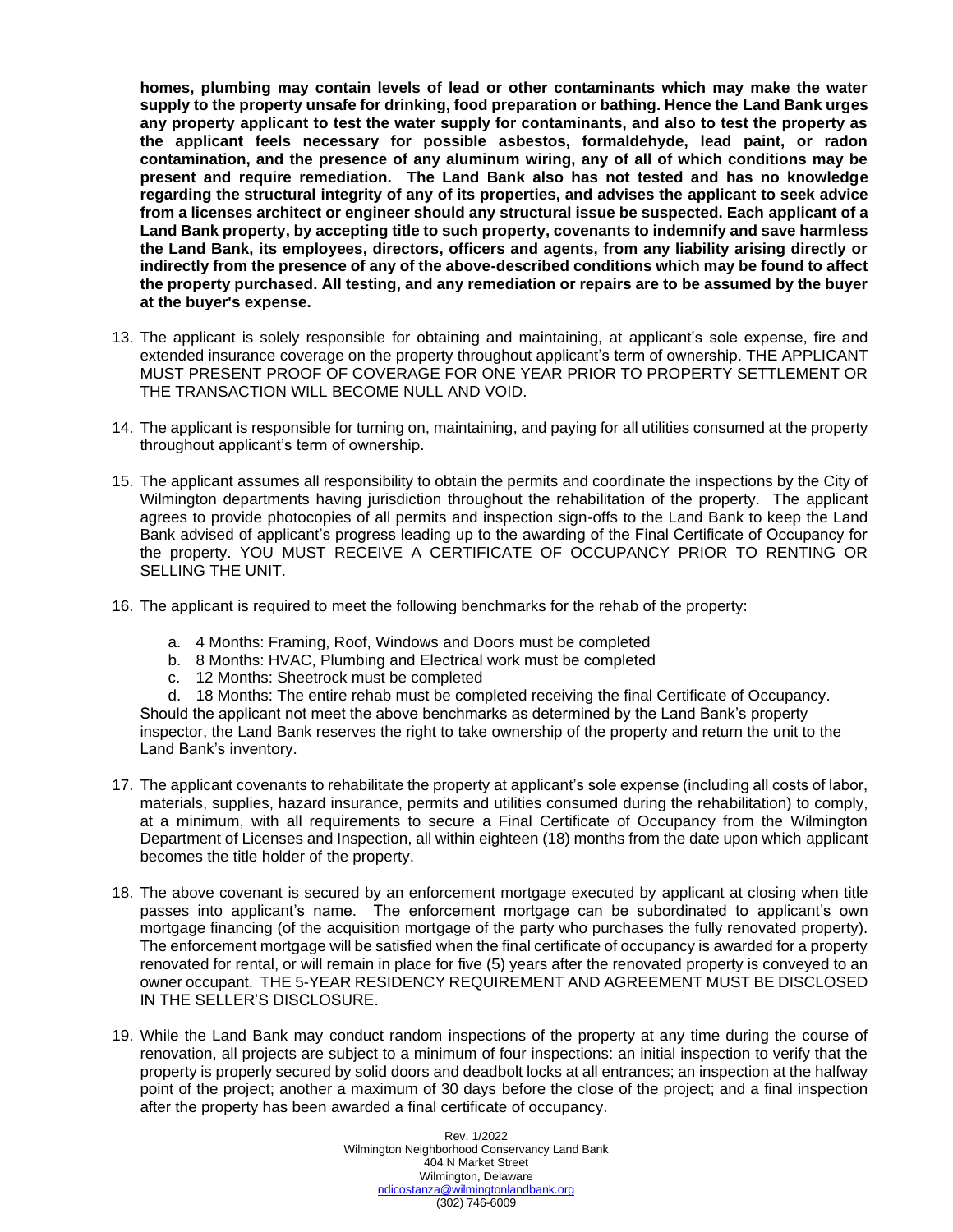20. Approvals

• The Wilmington Neighborhood Conservancy Land Bank submits ALL applications, with the corresponding documentation, to the Disposition Committee and Governance Committee meetings monthly, with final review and approval taking place at the WNCLB Board of Directors meeting on the first Wednesday of each month. If two applications exist for the same property meeting all requirements, special preference will be given to local applicants and applicants utilizing local workforce.

#### **TERMS AND CONDITIONS AGREED TO:**

*I certify that I read, understand and agree to be bound by all the terms and conditions of the application in its entirety.* 

Signature: Date: Date: Date: Date: Date: Date: Date: Date: Date: Date: Date: Date: Date: Date: Date: Date: Date: Date: Date: Date: Date: Date: Date: Date: Date: Date: Date: Date: Date: Date: Date: Date: Date: Date: Date: D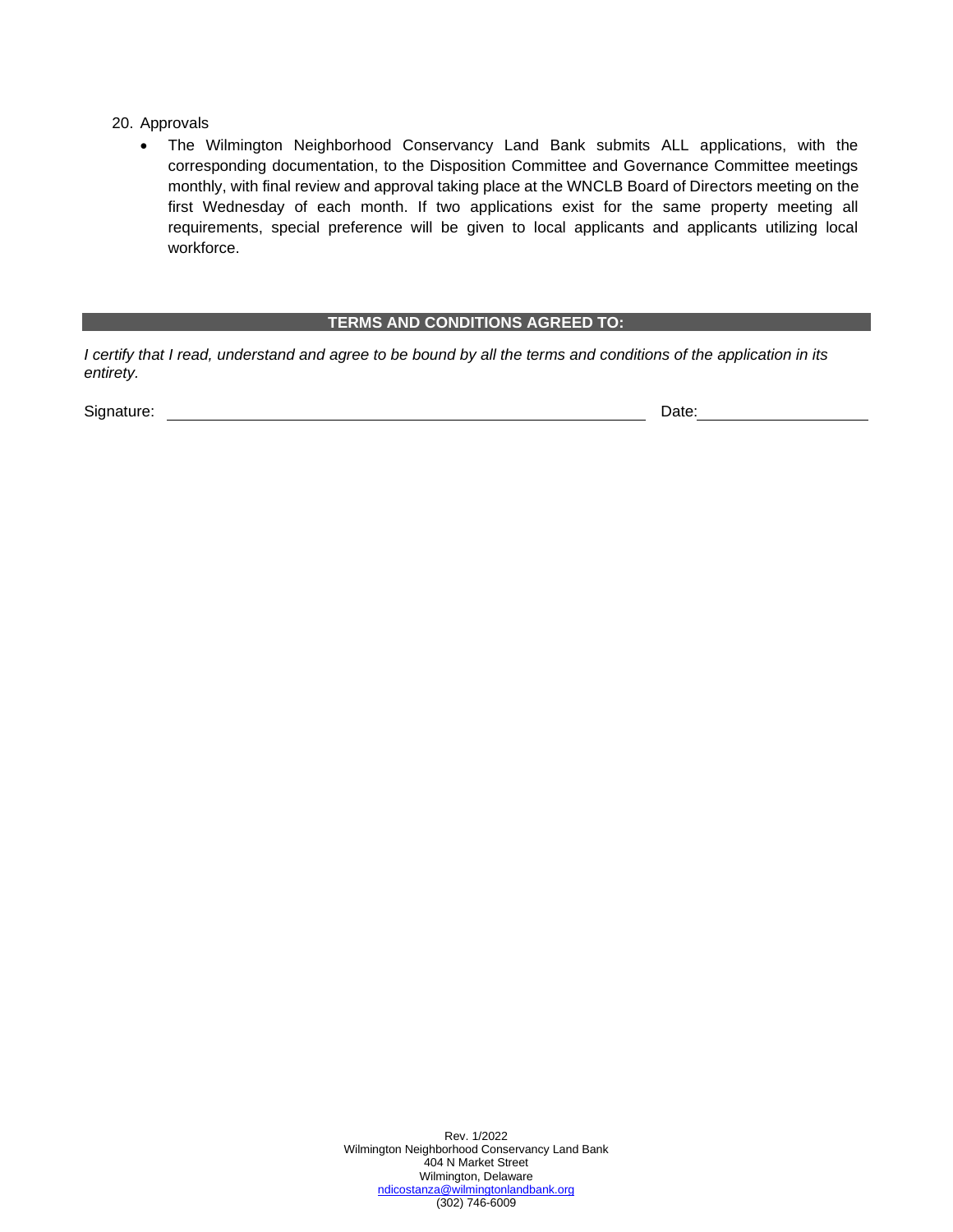## **RENTAL POLICIES AND PROCEDURES**

### **FOR AFFORDABLE RENTAL APPLICANTS ONLY**

The Wilmington Neighborhood Conservancy Land Bank ("WNCLB" or "Land Bank"), announces its equal opportunity rental initiative, established to transform vacant and deteriorated properties into quality, affordable rental housing to help revitalize neighborhoods and elevate the quality of life in the City of Wilmington.

#### **Specific Application Requirements**

In addition to the terms and requirements set-forth in WNCLB's application, *all* qualified rental applicants must meet and adhere to the following:

- 1. If applicant has previous real estate experience in the City of Wilmington with a negative real estate history including, but not limited to, property tax delinquency, code violations, liens or foreclosures, the application will be denied unless applicant can demonstrate that the identified matter has been resolved to the full satisfaction of WNCLB.
- 2. WNCLB requires each applicant to produce a detailed budget, including the purchase price and rental cost as provided in the application.
- 3. Applicant's proposed budget and other disclosures must demonstrate adequate financial capacity to purchase and maintain the property to the satisfaction of WNCLB.
- 4. If applicant has no previous experience as an investor-owner in the City of Wilmington, Delaware, a certified first-time landlord course must be completed after the application's approval and delivered prior to settlement. After WNCLB receives notification that the investor owner has satisfactorily completed the course certification, the property settlement can occur if all other conditions have been met. WNCLB will provide a list of available courses.
	- a. [https://www.landlordcert.org](https://www.landlordcert.org/)
	- b. http://www.propertydo.com/certified-property-management.html
- 2. WNCLB requires applicant to provide adequate procedures, as determined by WNCLB, for the maintenance and management of the rental unit. Please note, the City of Wilmington Code requires the use of a local property management company if the applicant does not live in New Castle County, Delaware.
- **3. If applicable, please provide the addresses of all properties in applicant's rental portfolio below.**

| PROPERTY ADDRESS |                                                                                     | <b>TYPE (Residential or Commercial Rental)</b> |
|------------------|-------------------------------------------------------------------------------------|------------------------------------------------|
|                  |                                                                                     |                                                |
|                  |                                                                                     |                                                |
|                  |                                                                                     |                                                |
|                  | Rev. 1/2022<br>Wilmington Neighborhood Conservancy Land Bank<br>404 N Market Street |                                                |

Wilmington, Delaware [ndicostanza@wilmingtonlandbank.org](mailto:ndicostanza@wilmingtonlandbank.or) (302) 746-6009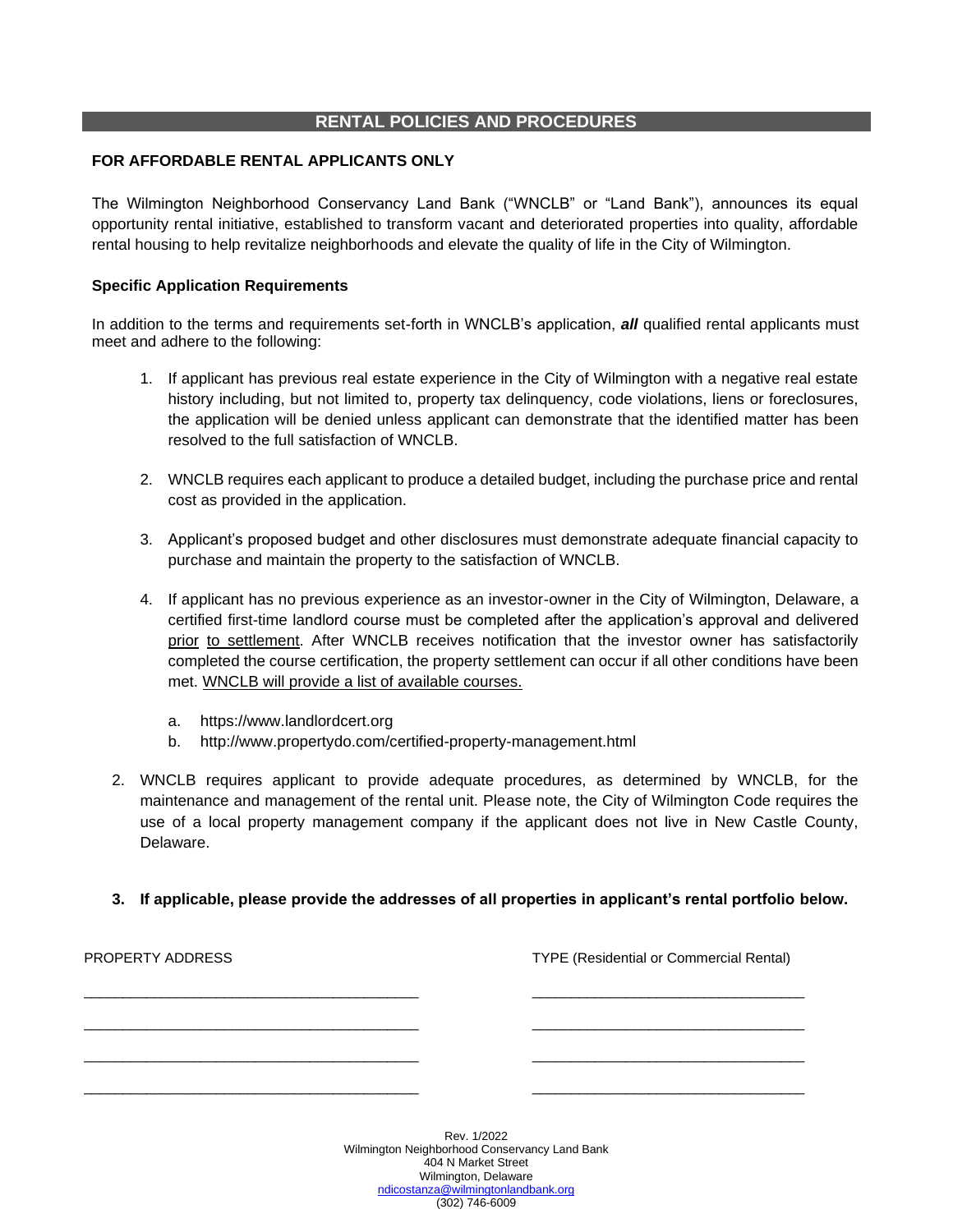## **Quality of Renovation**

Applicant must adhere to WNCLB's "Quality Affordable Housing Standards" as provided by WNCLB at the time of application.

• Applicant's renovations must include energy star efficient appliances and LED lighting including any and all other requirements as detailed in WNCLB's Quality Affordable Housing Standards.

#### **Affordable Rental Monthly Pricing Schedule**

All investor owners must adhere to, and not exceed, the monthly rental prices per unit type as provided by the HUD Fair Market Rent Documentation System for Wilmington, Delaware. The HUD Fair Market Rental pricing, by state, county, and zip code, can be found at the following link:

#### **[https://www.huduser.gov/portal/datasets/fmr.html:](about:blank)**

*Example: The FY 2020 Fair Market Rental pricing for Wilmington, DE 19801 is \$1,040 for a 2-bedroom rental unit.*

#### **WNCLB Special Tenant Incentive Rebate Program**

The intention of the WNCLB's rental policy, is not only to return blighted properties back to productive use, but to also address the great need for affordable quality rental units in the City of Wilmington's various communities.

Investor owners offering special incentives to tenants will qualify for a **ONE-TIME ONLY** \$1,000 rebate as verified and approved by WNCLB. Special incentives may include, but are not limited to, the following:

- Renting to ex-offenders
- Waiving security deposits
- Offering tenants with prior negative rental history an opportunity to rent
- Other incentives that will directly benefit the tenant

#### **Enforcement**

To ensure the rental units meet the WNCLB requirements set forth in the rental policy, the following enforcement measures will occur prior to property rental:

- 1. To ensure quality, all projects are subject to 2 inspections by a WNCLB representative. The rental property owner must provide WNCLB with a copy of the Certificate of Occupancy prior to rental.
- 2. The investor owner is required to apply and maintain in good standing a City of Wilmington Residential Property Rental License, a City of Wilmington Business License as well as a State of Delaware Business License. The City of Wilmington contact information is 302-576-2415 and the State of Delaware contact information is 302-577-8778.
- 3. Once WNCLB has received from the investor-owner a copy of all the aforementioned licenses, the City of Wilmington's License and Inspections rental inspector will schedule the inspection date prior to rental occupancy.
- 4. WNCLB must receive a copy of the rental agreement template with monthly rental cost and security deposit information before execution, and a copy of the executed rental agreement with monthly rental cost, security deposit, including tenant income and family size information immediately after execution.
- 5. The investor owner must deliver to WNCLB an executed 5-year Enforcement Agreement between the investor-owner and WNCLB AT SETTLEMENT, which will also enforce a 5-year rental affordability period.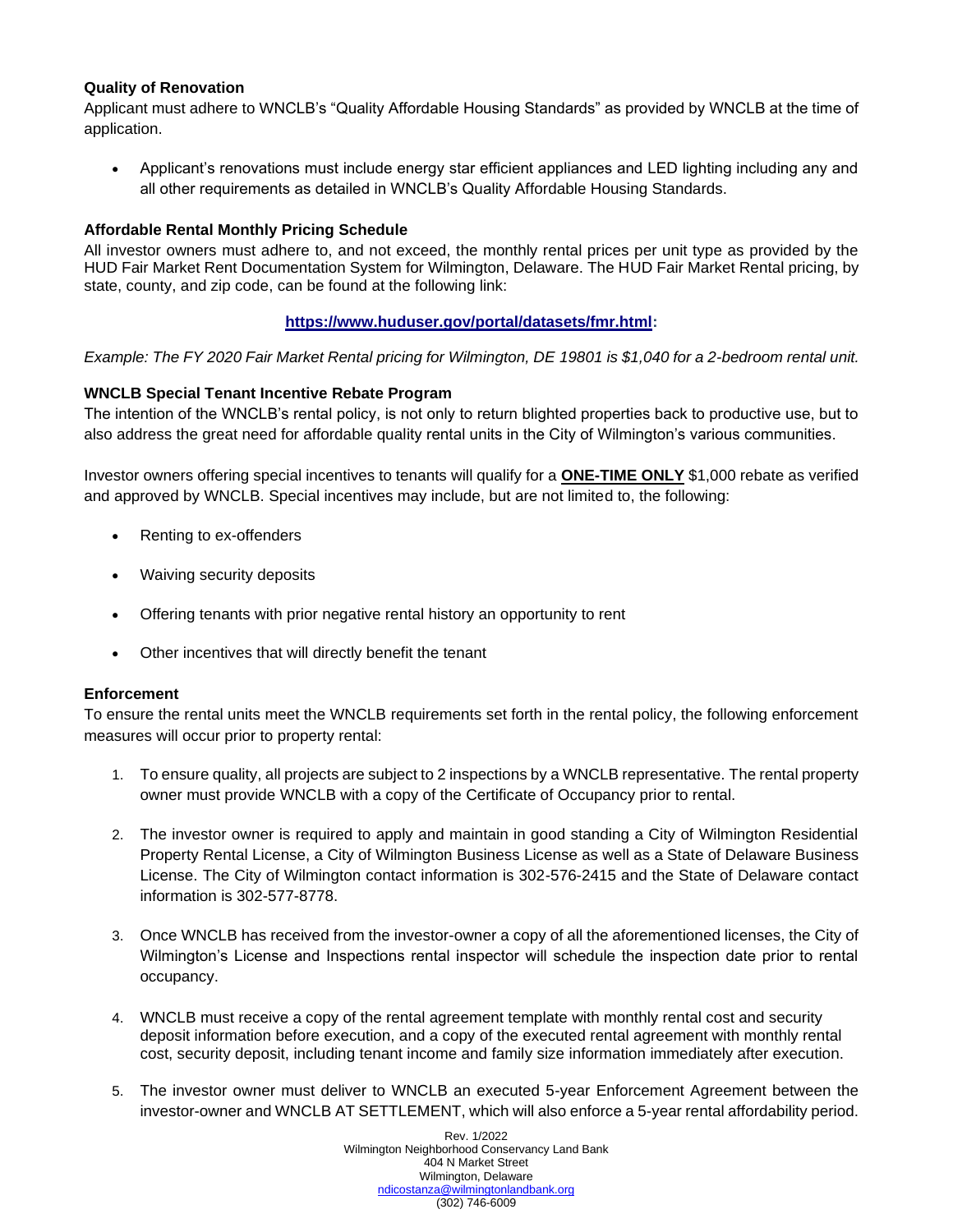6. All rental property owners are obligated to abide by all applicable provisions of any state or local statues, codes, regulation and ordinances governing the rental of residential properties, including but not limited to, the Fair Housing Act (Civil Rights Act of 1968. SEC 800).

## **Approvals**

The Wilmington Neighborhood Conservancy Land Bank submits ALL applications, with the corresponding documentation, to the Disposition Committee and Governance Committee meetings monthly, with final review and approval taking place at the WNCLB Board of Directors meeting on the first Wednesday of each month.

If two applications exist for the same property meeting all requirements, special preference will be given to local applicants and applicants utilizing local workforce.

### **SIGNATURE OF ACCEPTANCE OF RENTAL POLICIES AND PROCEDURES**

*I certify that I read, understand and agree to be bound by all the terms and conditions of the application in its entirety.* 

Signature: Date: Description of the contract of the contract of the contract of the contract of the contract of the contract of the contract of the contract of the contract of the contract of the contract of the contract o